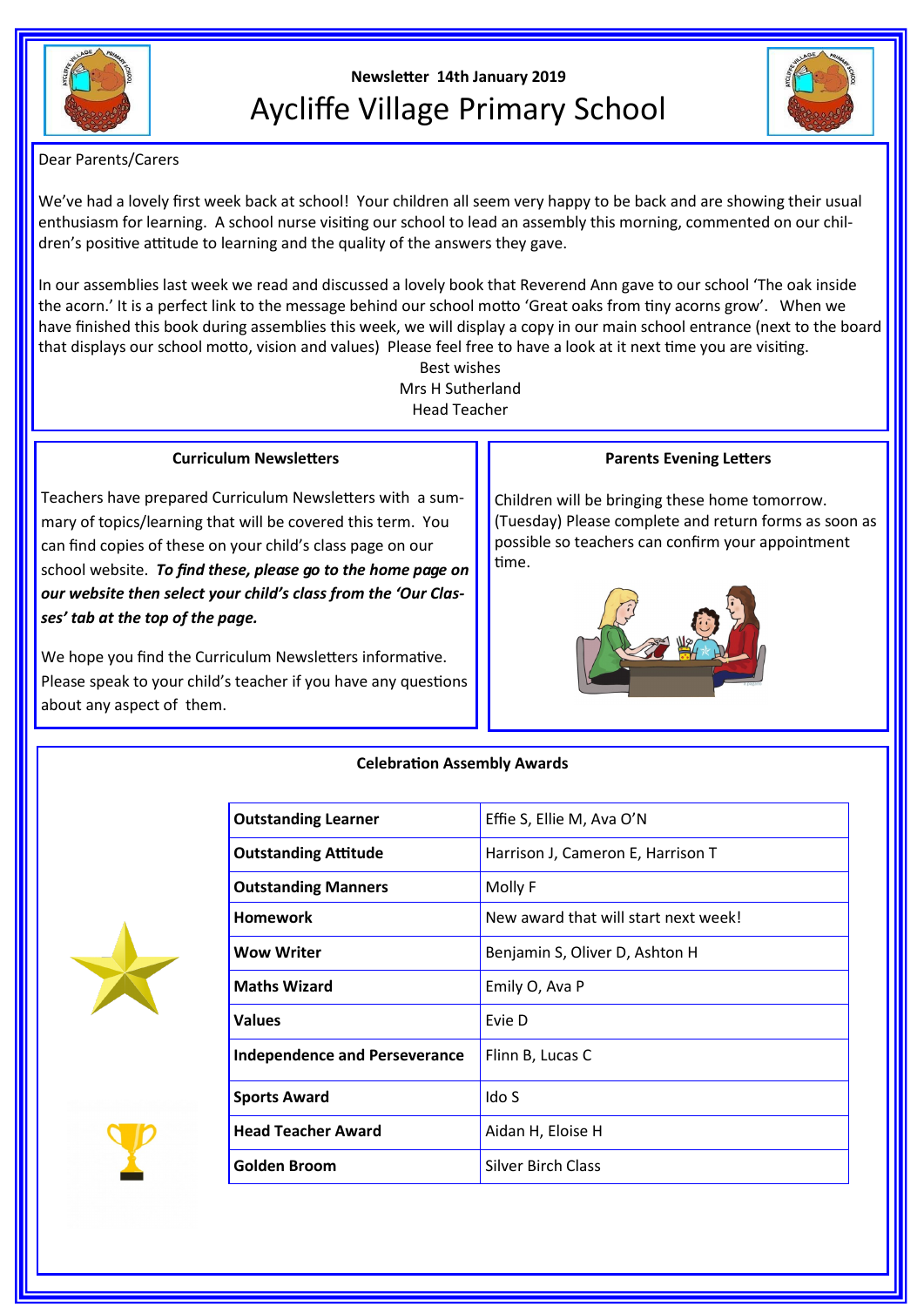



A word from the book we have been reading in assemblies this week.

## **Attendance for last week**

| <b>Willow Class</b>         | 99.0 |
|-----------------------------|------|
| <b>Horse Chestnut Class</b> | 89.0 |
| <b>Sycamore Class</b>       | 90.5 |
| <b>Lime Class</b>           | 96.9 |
| <b>Silver Birch Class</b>   | 90.0 |
| <b>Rowan Class</b>          | 98.0 |
| <b>Hawthorn Class</b>       | 92.5 |

Well done to Willow, Lime and Rowan who all achieved attendance above our minimum target level. Special "Well done" to Willow class for 99% attendance that was the best out of the entire school.

## **Reminder about School Meal payments on Parent Pay**

A reminder please to check Parent Pay accounts regularly. Despite reminders on recent newsletters and reminders by text messages, we still have a number of families who are often well behind with these payments. We will send final reminders by letter over the next couple of weeks. Please contact us at school if there are ever any issues with payments so we can help resolve things quickly. Thank you for your support with this.

# **Additional Flu Catch Up Clinics**

We have been asked to share details of Flu Catch Up Clinics with you (in case your child didn't have this at school and you would still like them to have this)

19.01.19—9.00—12.-00—The Dolphin Centre, Darlington

19.01.19—13.30—16.00—Spennymoor Leisure Centre

# **Christmas Community Disco**

Thank you to parents who organised the Christmas Community Disco at the Village Hall in December. They gave a donation of £100 to our school/PTA and we are extremely grateful for this contribution. As with all money raised donated to school and/or raised by the PTA, this will be used to support educational opportunities we provide for your children.

# **Comments on public social media pages**

A reminder that it is not appropriate for comments about our school and/or individual staff members, pupils, etc to be posted on public social media pages. Whilst everyone has the right to express their view, when comments of this nature are shared publicly, they can be defamatory and can cause upset to individuals involved. I am sure you will agree it would never be acceptable for staff employed by school to comment on school matters on social media (we have a Staff Code of Conduct to ensure this doesn't happen) and we would hope the same respect can be shown towards our staff and school by parents, carers, family members and the wider community.

If you have a concern, complaint or issue, please contact us rather than turning to social media; we will always discuss your concerns with you and will do all we can to resolve matters. Whilst we might not always be able to agree on all school matters or with every decision taken, we can hopefully show a level of respect for each other by expressing concerns in an appropriate way and by following appropriate channels.

To ensure the well being of staff who work in school we also have a *Code of Conduct for parents, carers and visitors to our school.* This also covers the use of social media and clearly outlines how this would be addressed if the matter became serious. This was agreed by Governors during a meeting in June 2018. Please follow a link to this on our school website if you wish to read it in more detail:

http://www.aycliffevillage.durham.sch.uk/wp-content/uploads/sites/45/2014/07/Code-of-Conduct-for-parents-andcarers-June-2018.pdf

Thank you in anticipation of your support with this.